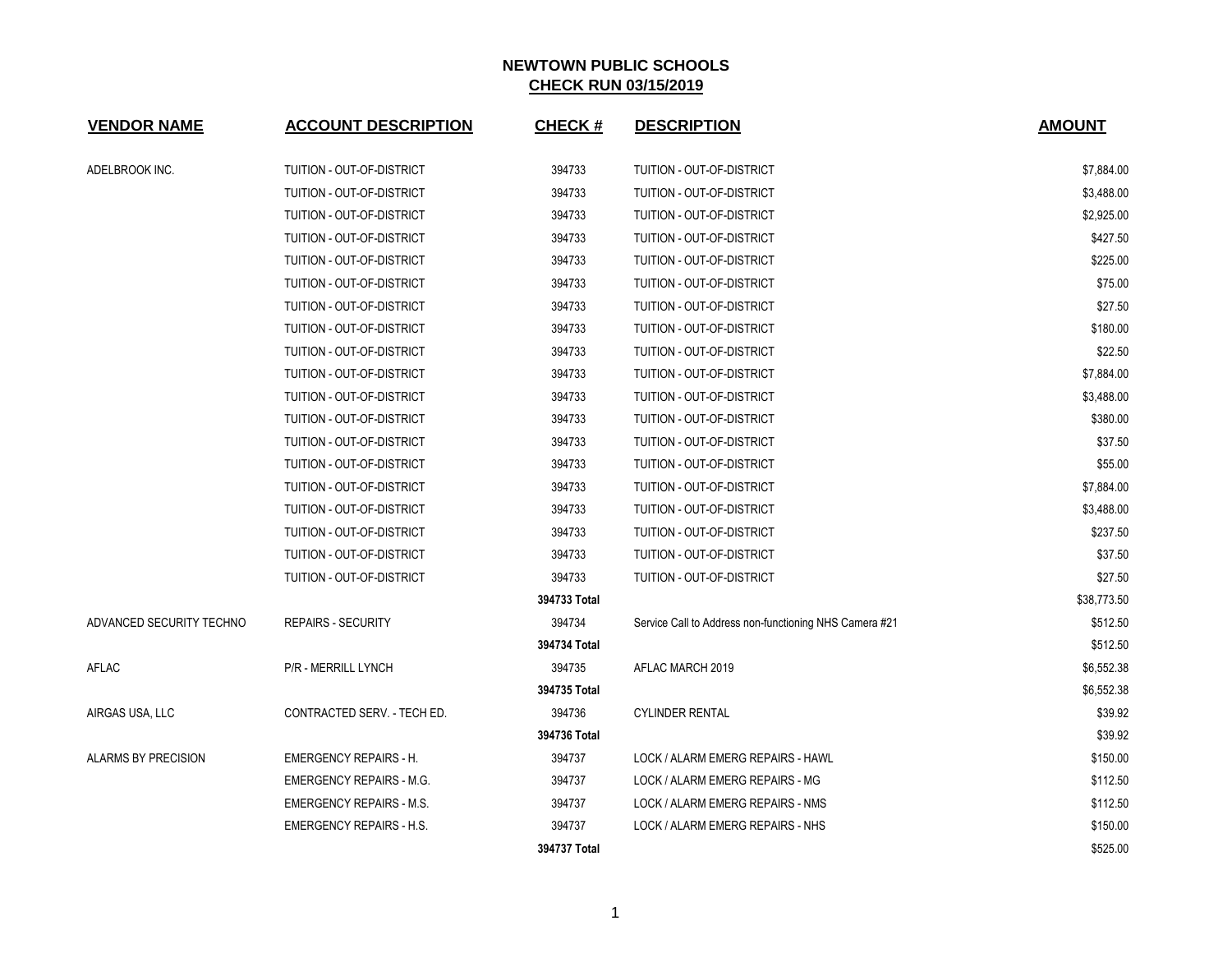| <b>VENDOR NAME</b>        | <b>ACCOUNT DESCRIPTION</b>  | <b>CHECK#</b> | <b>DESCRIPTION</b>                                                           | <b>AMOUNT</b> |
|---------------------------|-----------------------------|---------------|------------------------------------------------------------------------------|---------------|
| ALL-STAR TRANSPORTATION L | STUDENT TRAVEL - SPORTS     | 394738        | student travel to Cross Country, Basketball and Baseball games for 2018-2019 | \$597.40      |
|                           | STUDENT TRAVEL - CLASSROOM  | 394738        | TAP FIELD TRIP                                                               | \$257.50      |
|                           |                             | 394738 Total  |                                                                              | \$854.90      |
| ALL-STAR TRANSPORTATION2  | TRANS. - LOCAL REG. ED      | 394739        | 31-77 P BUSES FOR IN TOWN TRANSPORTATION                                     | \$188,712.47  |
|                           | TRANS. - LOCAL REG. ED      | 394739        | 13-47 P BUSES FOR IN TOWN TRANSPORTATION                                     | \$43,553.70   |
|                           | TRANS. - LOCAL REG. ED      | 394739        | 2-TYPE II BUSES FOR IN TOWN TRANSPORTATION                                   | \$10,797.70   |
|                           | <b>TRANS. - PRIVATE</b>     | 394739        | PORTION OF ST. ROSE TRANSPORTATION                                           | \$19,499.76   |
|                           | TRANS. - PRIVATE            | 394739        | PORTION OF FRAISER WOODS TRANSPORTATION                                      | \$5,165.45    |
|                           | <b>TRANS. - PRIVATE</b>     | 394739        | PORTION OF H.VALLEY TRANSPORTATION                                           | \$5,013.53    |
|                           | TRANS. - MAGNET SCH.        | 394739        | PORTION OF DANBURY MAGNET SCHOOL TRANSPORTATION (1/2 BUS)                    | \$3,059.10    |
|                           | TRANS. - MAGNET SCH.        | 394739        | PORTION OF ECA TRANSPORTATION                                                | \$4,375.44    |
|                           | TRANS. - MAGNET SCH.        | 394739        | PORTION OF RCA TRANSPORTATION                                                | \$4,253.90    |
|                           | TRANS. - NONNEWAUG          | 394739        | PORTION OF NONNEWAUG TRANSPORTATION                                          | \$4,008.25    |
|                           | TRANS. - VO/TECH.           | 394739        | PORTION OF HATS TRANSPORTATION                                               | \$5,499.69    |
|                           | TRANS. - LOCAL SPECIAL ED   | 394739        | 3-W/C BUSES FOR LSPED TRANSPORTATION                                         | \$17,714.97   |
|                           | TRANS. - LOCAL SPECIAL ED   | 394739        | 6-TYPE II BUSES FOR LSPED TRANSPORTATION                                     | \$17,292.66   |
|                           |                             | 394739 Total  |                                                                              | \$328,946.62  |
| ALLEN, MADELEINE A.       | MEMBERSHIPS - ELEM.         | 394740        | NURSING LICENSE                                                              | \$110.00      |
|                           |                             | 394740 Total  |                                                                              | \$110.00      |
| ALTUS POWER FUNDS, LLC SE | ELECTRICITY - M.S.          | 394741        | ELEC 10,630. KWH M/S                                                         | \$780.24      |
|                           |                             | 394741 Total  |                                                                              | \$780.24      |
| AMAZON (10)               | SUPPLIES - LIBRARY          | 394742        | Assorted books, see attached.                                                | \$14.19       |
|                           | SUPPLIES - LIBRARY          | 394742        | Assorted books, see attached.                                                | \$9.55        |
|                           | <b>SUPPLIES - LIBRARY</b>   | 394742        | Assorted books, see attached.                                                | \$40.18       |
|                           | SUPPLIES - LIBRARY          | 394742        | Assorted books, see attached.                                                | \$418.93      |
|                           | <b>SUPPLIES - LIBRARY</b>   | 394742        | Assorted books, see attached.                                                | \$243.80      |
|                           | SUPPLIES - LIBRARY          | 394742        | Assorted books, see attached.                                                | \$12.32       |
|                           |                             | 394742 Total  |                                                                              | \$738.97      |
| AMAZON (12)               | INSTR. SUPPLIES - CLASSROOM | 394743        | Class supplies throughout the year                                           | \$41.98       |
|                           | INSTR. SUPPLIES - CLASSROOM | 394743        | Class supplies throughout the year                                           | \$62.97       |
|                           | INSTR. SUPPLIES - CLASSROOM | 394743        | Class supplies throughout the year                                           | \$35.75       |
|                           | INSTR. SUPPLIES - CLASSROOM | 394743        | Class supplies throughout the year                                           | \$110.18      |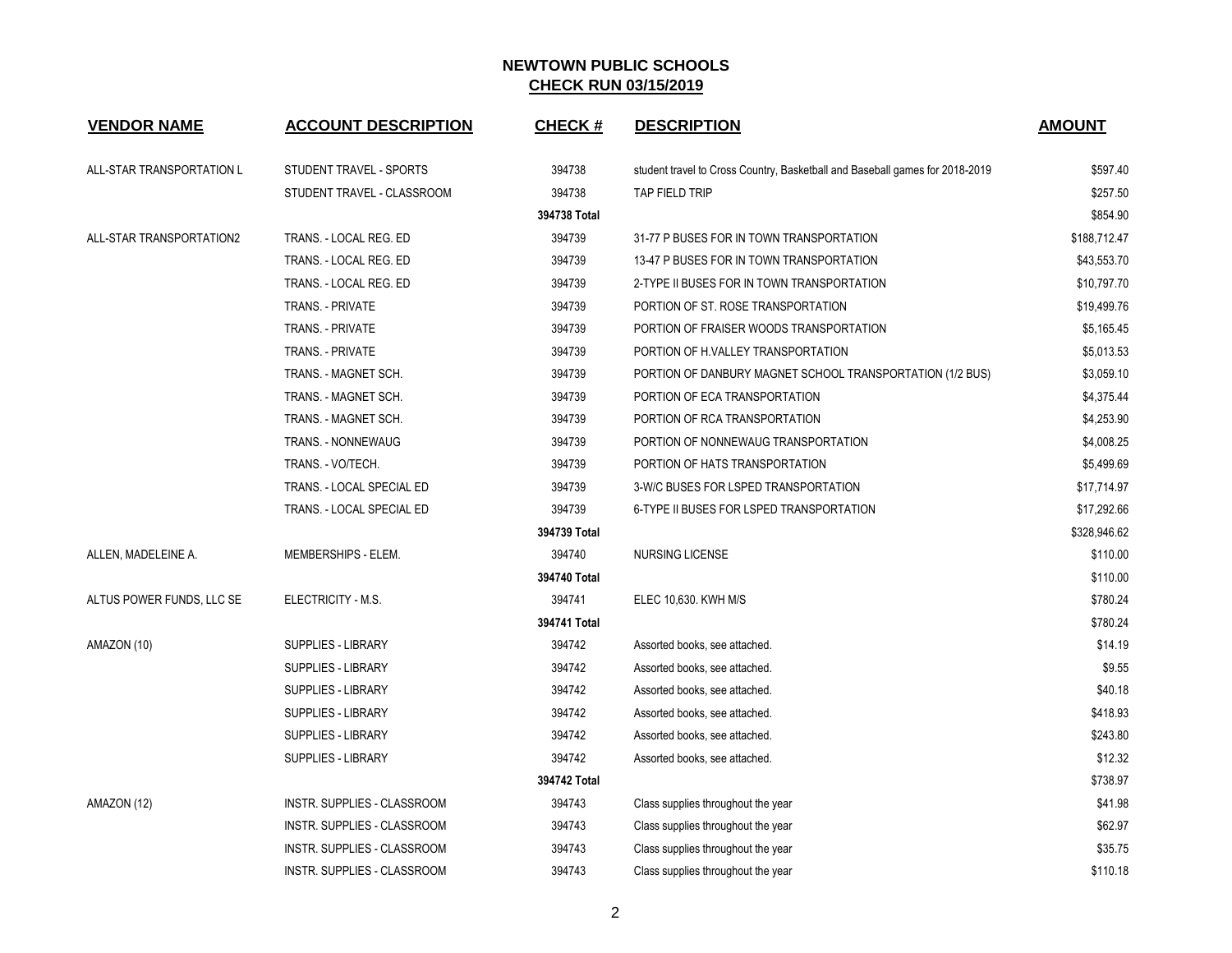| <b>VENDOR NAME</b>        | <b>ACCOUNT DESCRIPTION</b>      | <b>CHECK#</b> | <b>DESCRIPTION</b>                                                   | <b>AMOUNT</b> |
|---------------------------|---------------------------------|---------------|----------------------------------------------------------------------|---------------|
| AMAZON (12)               | INSTR. SUPPLIES - CLASSROOM     | 394743        | Class supplies throughout the year                                   | \$42.16       |
|                           | INSTR. SUPPLIES - CLASSROOM     | 394743        | Class supplies throughout the year                                   | \$28.98       |
|                           | INSTR. SUPPLIES - COMPUTER ED.  | 394743        | 1080P HDMI male to female adapter cable for PC, DVD, HDTV.           | \$26.95       |
|                           | <b>INSTR. SUPPLIES - ART</b>    | 394743        | Items for use in art classes.                                        | \$46.38       |
|                           | INSTR. SUPPLIES - TECH. ED      | 394743        | items for Tech Ed Classes, including Wooden plaques, mousetrap parts | \$66.45       |
|                           |                                 | 394743 Total  |                                                                      | \$461.80      |
| AMAZON (17)               | INSTR. SUPPLIES - CLASSROOM     | 394744        | Books, Pandas & Teaching General Music, see attached                 | \$48.90       |
|                           | INSTR. SUPPLIES - CLASSROOM     | 394744        | shipping                                                             | \$3.10        |
|                           |                                 | 394744 Total  |                                                                      | \$52.00       |
| AMAZON (9)                | OTHER SUPPLIES - STAFF DEVELOP. | 394745        | CLASSROOM SUPPLIES PO 92007                                          | \$39.95       |
|                           | INSTR. SUPPLIES - TECH ED.      | 394745        | GIGABYTE GA-Z270P-D3 LGA1151 Intel Z270 2-Way Crossfire ATX DDR4     | \$88.12       |
|                           | INSTR. SUPPLIES - WORLD LANG.   | 394745        | World Language Dept. supplies for Mardi Gras celebration             | \$5.00        |
|                           | INSTR. SUPPLIES - WORLD LANG.   | 394745        | World Language Dept. supplies for Mardi Gras celebration             | \$177.06      |
|                           | INSTR. SUPPLIES - WORLD LANG.   | 394745        | World Language Dept. supplies for Mardi Gras celebration             | \$24.95       |
|                           | INSTR. SUPPLIES - TECH ED.      | 394745        | WIRELESS MOUSE AND KEYBOARD                                          | \$160.90      |
|                           | INSTR. SUPPLIES - ENGLISH       | 394745        | Charger                                                              | \$22.99       |
|                           |                                 | 394745 Total  |                                                                      | \$518.97      |
| AMERICAN RED CROSS        | STAFF TRAIN. - HEALTH ADMIN.    | 394746        | CPR/FIRST AID TARING 2018/19                                         | \$112.00      |
|                           |                                 | 394746 Total  |                                                                      | \$112.00      |
| AQUARION WATER COMPANY OF | WATER - H.                      | 394747        | WATER 200332183 28 THOU GAL                                          | \$384.98      |
|                           | WATER - S.H.                    | 394747        | WATER 20091787 31 THOU GAL                                           | \$547.24      |
|                           | WATER - S.H.                    | 394747        | WATER 200389638 S/H FIRE LINE                                        | \$201.06      |
|                           | WATER - M.G.                    | 394747        | WATER 200331002 40 THOU GAL                                          | \$457.17      |
|                           | WATER - M.G.                    | 394747        | WATER 200330675 M/G FIRE LINE                                        | \$188.50      |
|                           | WATER - M.S.                    | 394747        | WATER 200330637 57 THOU GAL                                          | \$559.47      |
|                           | WATER - H.S.                    | 394747        | WATER 200328870 162. THOU GAL                                        | \$1,191.26    |
|                           | WATER - H.S.                    | 394747        | WATER 200328345 H/S IRRIGATION                                       | \$216.49      |
|                           | WATER - H.S.                    | 394747        | WATER 200331205 H/S SNACK SHACK                                      | \$36.27       |
|                           | WATER - H.S.                    | 394747        | WATER 200327318 H/S FIRE LINE                                        | \$188.50      |
|                           |                                 | 394747 Total  |                                                                      | \$3,970.94    |
| <b>BEE PUBLISHING C</b>   | OTHER SUPPLIES - STAFF DEVELOP. | 394748        | Kindergarten/Preschool Announcement -January/February 2019           | \$608.56      |
|                           |                                 | 394748 Total  |                                                                      | \$608.56      |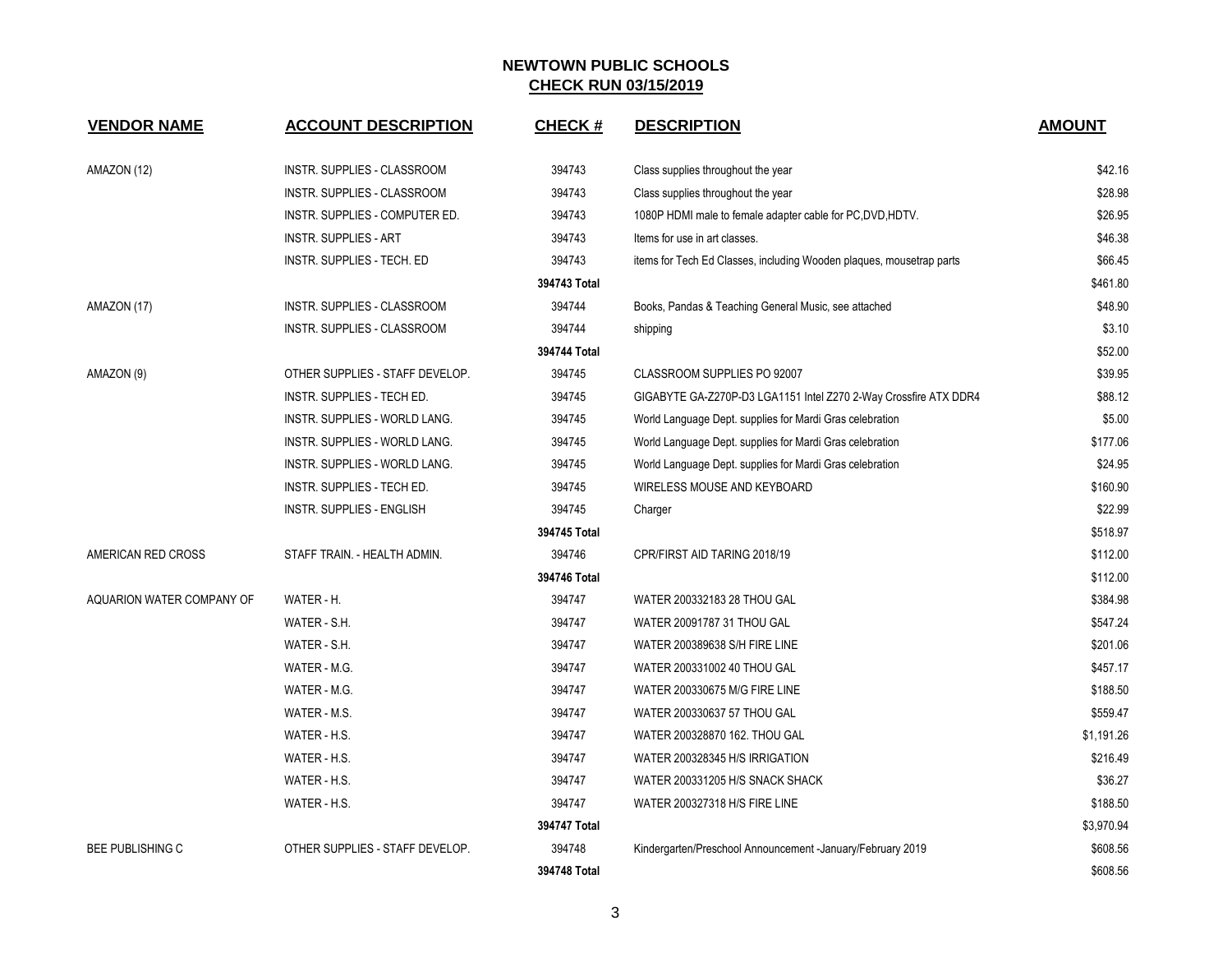| <b>VENDOR NAME</b>         | <b>ACCOUNT DESCRIPTION</b>      | <b>CHECK#</b> | <b>DESCRIPTION</b>                   | <b>AMOUNT</b> |
|----------------------------|---------------------------------|---------------|--------------------------------------|---------------|
| BENNETT, BEVERLY           | <b>COBRA CONTRIBUTIONS</b>      | 394749        | COBRA DENTAL PREMIUM REFUND          | \$35.66       |
|                            |                                 | 394749 Total  |                                      | \$35.66       |
| <b>BROCKETT, EUGENIA</b>   | STAFF TRAVEL - PUPIL SERV.      | 394750        | TRAVEL FEB 2019                      | \$31.32       |
|                            |                                 | 394750 Total  |                                      | \$31.32       |
| <b>BUCCI, MARLENE</b>      | STAFF TRAIN. - CLASSROOM        | 394751        | <b>TRAVEL 11/20/18</b>               | \$35.97       |
|                            |                                 | 394751 Total  |                                      | \$35.97       |
| CALO, ALEXA                | TEXTBOOKS - CLASSROOM           | 394752        | <b>CLASSROOM LIBRARY BOOKS</b>       | \$115.00      |
|                            |                                 | 394752 Total  |                                      | \$115.00      |
| CED                        | B. & G. REPAIRS - M.G.          | 394753        | MAG STARTER FOR GYM EXHAUST FAN - MG | \$383.00      |
|                            |                                 | 394753 Total  |                                      | \$383.00      |
| <b>CES</b>                 | REPAIRS - SP/HEAR.              | 394754        | TECH EVAL 2/5/19 TT                  | \$1,002.00    |
|                            |                                 | 394754 Total  |                                      | \$1,002.00    |
| <b>CIRMA</b>               | WORKERS COMP.                   | 394755        | 4TH QTR.                             | \$120,200.13  |
|                            |                                 | 394755 Total  |                                      | \$120,200.13  |
|                            | PROPERTY INSURANCE              | 394756        | 4TH OR                               | \$85,527.50   |
|                            |                                 | 394756 Total  |                                      | \$85,527.50   |
| CONNECTICUT SCIENCE CENTER | STAFF TRAIN. - STAFF DEVELOP.   | 394757        | Follow up Sessions (2 per group)     | \$1,207.50    |
|                            |                                 | 394757 Total  |                                      | \$1,207.50    |
| CONNORS, JENNA             | STAFF TRAIN. - CLASSROOM        | 394758        | PROF DEV LUNCH                       | \$61.00       |
|                            |                                 | 394758 Total  |                                      | \$61.00       |
| DCS PROMOTIONS LLC         | CONTRACTED SERV. - SPORTS       | 394759        | Basketball trophies 2019             | \$525.50      |
|                            |                                 | 394759 Total  |                                      | \$525.50      |
| DELL MARKETING L.P.        | EQUIPMENT - INFO. TECH.         | 394760        | Chromebook 13 3380 Celeron - Touch   | \$10,089.00   |
|                            |                                 | 394760 Total  |                                      | \$10,089.00   |
| EAGLE FENCE & GUARDRAIL    | <b>EMERGENCY REPAIRS - H.S.</b> | 394761        | ENTRY GATE REPAIR - NHS              | \$1,245.00    |
|                            |                                 | 394761 Total  |                                      | \$1,245.00    |
| EAST RIVER ENERGY INC.     | FUEL OIL - GEN.                 | 394762        | OIL 347.7 GAL MAINT GARAGE           | \$713.84      |
|                            | FUEL OIL - HOM.                 | 394762        | OIL 517.6 GAL HOM                    | \$1,062.64    |
|                            |                                 | 394762 Total  |                                      | \$1,776.48    |
| <b>EDADVANCE</b>           | TRANS. - OUT-OF-DISTRICT        | 394763        | TRANSP FEB 2019                      | \$78,009.83   |
|                            |                                 | 394763 Total  |                                      | \$78,009.83   |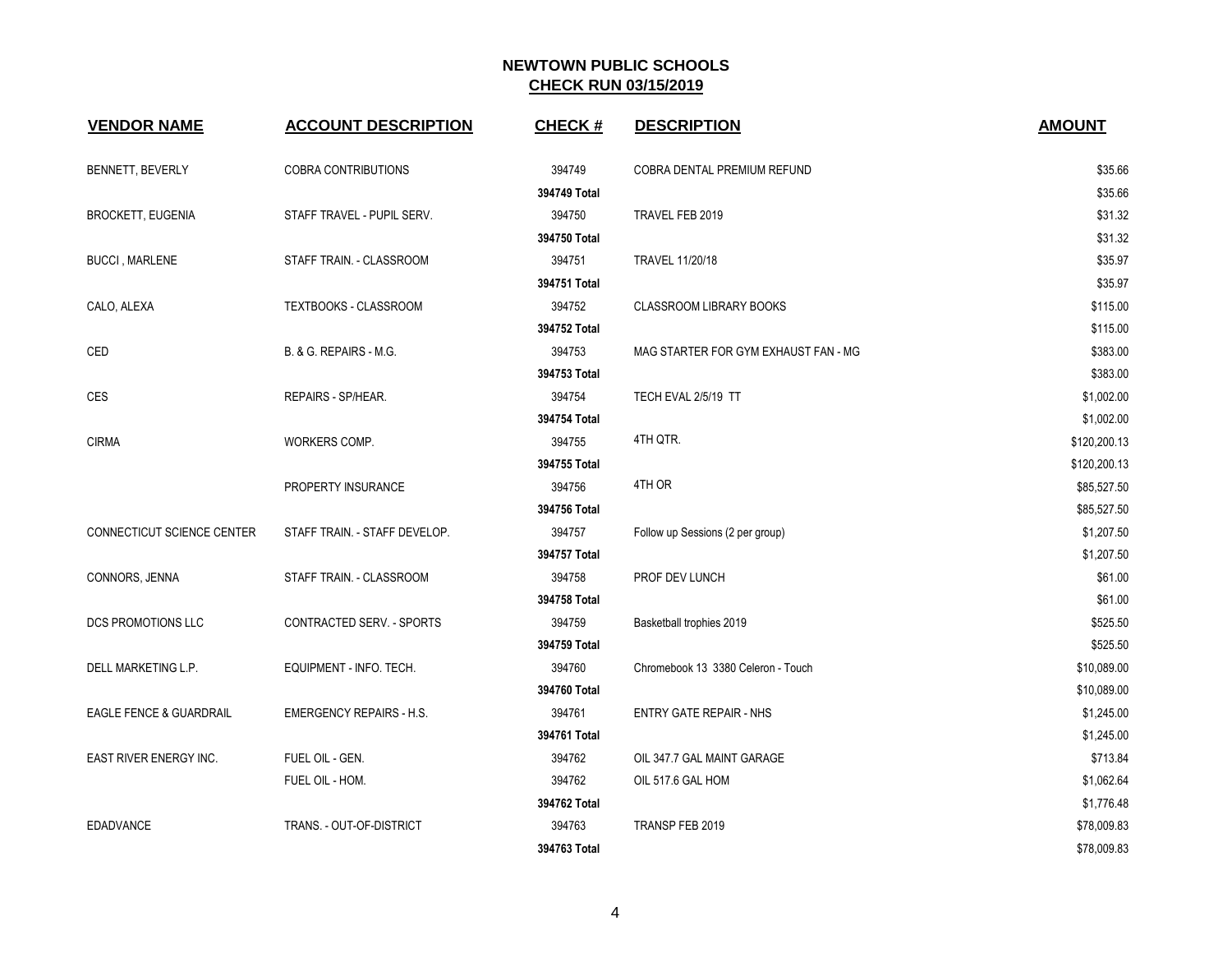| <b>VENDOR NAME</b>        | <b>ACCOUNT DESCRIPTION</b>      | <b>CHECK#</b> | <b>DESCRIPTION</b>                                                          | <b>AMOUNT</b> |
|---------------------------|---------------------------------|---------------|-----------------------------------------------------------------------------|---------------|
| EDUCATIONAL ASSESSMENT SE | <b>INSTR. SUPPLIES - GIFTED</b> | 394764        | GIFT SPECIMEN SET SR147                                                     | \$15.00       |
|                           | <b>INSTR. SUPPLIES - GIFTED</b> | 394764        | HOW TO PARENT SO CHILDREN WILL LEARN 3RD ED SR431                           | \$180.00      |
|                           | INSTR. SUPPLIES - GIFTED        | 394764        | SYNDROME CAUSES AND CURES SR101                                             | \$7.50        |
|                           | <b>INSTR. SUPPLIES - GIFTED</b> | 394764        | GIFTED AND TALENTED TEXT BOOK DR103                                         | \$125.00      |
|                           | INSTR. SUPPLIES - GIFTED        | 394764        | AIM SPECIMEN SET SR154                                                      | \$15.00       |
|                           | <b>INSTR. SUPPLIES - GIFTED</b> | 394764        | <b>SHIPPING</b>                                                             | \$20.00       |
|                           |                                 | 394764 Total  |                                                                             | \$362.50      |
| EVERSOURCE (ELEC-BOE)     | ELECTRICITY - RIS.              | 394765        | ELEC 51324453075 87,644. KWH                                                | \$21,293.44   |
|                           |                                 | 394765 Total  |                                                                             | \$21,293.44   |
| EVERSOURCE (GAS-BOE)      | PROPANE & NATURAL GAS - HAW.    | 394766        | GAS 57890556004 2,840. CCF                                                  | \$2,693.31    |
|                           | PROPANE & NATURAL GAS - S.H.    | 394766        | GAS 57914087044 3,910. CCF                                                  | \$3,646.39    |
|                           | PROPANE & NATURAL GAS - M.G.    | 394766        | GAS 57511457020 4,650. CCF                                                  | \$4,084.31    |
|                           | PROPANE & NATURAL GAS - RIS.    | 394766        | GAS 57410220032 9,930. CCF                                                  | \$7,729.69    |
|                           | PROPANE & NATURAL GAS - M.S.    | 394766        | GAS 57201350022 10,630. CCF                                                 | \$8,258.51    |
|                           | PROPANE & NATURAL GAS - H.S.    | 394766        | GAS 57445161052 30,680. CCF                                                 | \$22,946.39   |
|                           |                                 | 394766 Total  |                                                                             | \$49,358.60   |
| FABRIZIO, KAYLA           | STAFF TRAVEL - PUPIL SERV.      | 394767        | TRAVEL OUT OF DISTRICT EVAL                                                 | \$91.18       |
|                           |                                 | 394767 Total  |                                                                             | \$91.18       |
| FIEDLER, LAURA            | <b>COBRA CONTRIBUTIONS</b>      | 394768        | COBRA DENTAL PREMIUM REFUND                                                 | \$35.66       |
|                           |                                 | 394768 Total  |                                                                             | \$35.66       |
| <b>FLAGHOUSE</b>          | INSTR. SUPPLIES - CLASSROOM     | 394769        | Playground equipment - see attached                                         | \$470.20      |
|                           | INSTR. SUPPLIES - CLASSROOM     | 394769        | Estimated shipping 16%                                                      | \$75.23       |
|                           | INSTR. SUPPLIES - CLASSROOM     | 394769        | Playground equipment - see attached                                         | \$89.00       |
|                           | INSTR. SUPPLIES - CLASSROOM     | 394769        | Estimated shipping 16%                                                      | \$14.24       |
|                           |                                 | 394769 Total  |                                                                             | \$648.67      |
| FLINN SCIENTIFIC INC.     | INSTR. SUPPLIES - SCIENCE       | 394770        | Items for science classes, Magnetic Mitosis Demo Kit, Natural Selection Kit | \$277.80      |
|                           | INSTR. SUPPLIES - SCIENCE       | 394770        | Ship charge                                                                 | \$37.25       |
|                           |                                 | 394770 Total  |                                                                             | \$315.05      |
| <b>FRONTIER</b>           | <b>TELEPHONE &amp; CABLE</b>    | 394771        | TELEPHONE SERV 2018/19                                                      | \$686.70      |
|                           |                                 | 394771 Total  |                                                                             | \$686.70      |
| <b>FRONTIER</b>           | <b>TELEPHONE &amp; CABLE</b>    | 394772        | TELEPHONE SERV 2018/19                                                      | \$2,035.56    |
|                           |                                 | 394772 Total  |                                                                             | \$2,035.56    |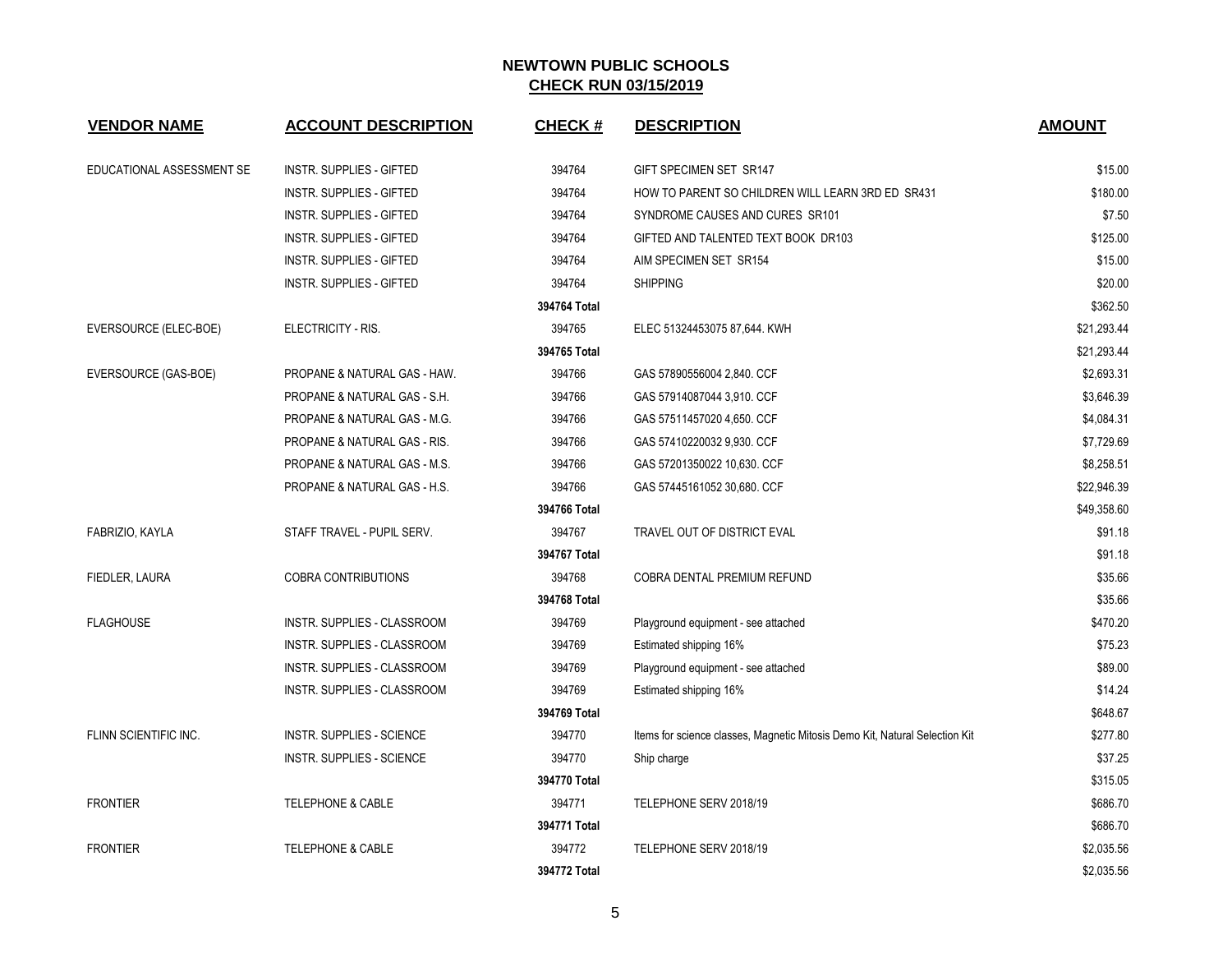| <b>VENDOR NAME</b>               | <b>ACCOUNT DESCRIPTION</b>       | <b>CHECK#</b> | <b>DESCRIPTION</b>                                                         | <b>AMOUNT</b> |
|----------------------------------|----------------------------------|---------------|----------------------------------------------------------------------------|---------------|
| <b>FRONTIER</b>                  | <b>TELEPHONE &amp; CABLE</b>     | 394773        | TELEPHONE SERV 2018/19                                                     | \$68.43       |
|                                  |                                  | 394773 Total  |                                                                            | \$68.43       |
| <b>FUCCILLO, LEANNE</b>          | STAFF TRAIN. - GUIDANCE          | 394774        | <b>CSCA CONF</b>                                                           | \$80.00       |
|                                  |                                  | 394774 Total  |                                                                            | \$80.00       |
| FULL COMPASS SYSTEMS LTD         | <b>INSTR. SUPPLIES - MUSIC</b>   | 394775        | LAMPS- CABLE FOR AUDITORIUM                                                | \$206.13      |
|                                  | <b>INSTR. SUPPLIES - MUSIC</b>   | 394775        | LAMPS- CABLE FOR AUDITORIUM                                                | \$293.18      |
|                                  | <b>INSTR. SUPPLIES - MUSIC</b>   | 394775        | LAMPS- CABLE FOR AUDITORIUM                                                | \$182.80      |
|                                  | <b>INSTR. SUPPLIES - MUSIC</b>   | 394775        | LAMPS- CABLE FOR AUDITORIUM                                                | \$60.62       |
|                                  | <b>INSTR. SUPPLIES - MUSIC</b>   | 394775        | LAMPS- CABLE FOR AUDITORIUM                                                | \$47.64       |
|                                  | <b>INSTR. SUPPLIES - MUSIC</b>   | 394775        | LAMPS- CABLE FOR AUDITORIUM                                                | \$1,594.00    |
|                                  | INSTR. SUPPLIES - MUSIC          | 394775        | LAMPS- CABLE FOR AUDITORIUM                                                | \$129.60      |
|                                  |                                  | 394775 Total  |                                                                            | \$2,513.97    |
| <b>GENGRAS CENTER SCHOOL</b>     | TUITION - OUT-OF-DISTRICT        | 394776        | 180 DAYS FOR GK                                                            | \$5,760.00    |
|                                  | TUITION - OUT-OF-DISTRICT        | 394776        | 1-1 FOR KG                                                                 | \$3,600.00    |
|                                  |                                  | 394776 Total  |                                                                            | \$9,360.00    |
| <b>GOLDIE AND LIBRO MUSIC CE</b> | <b>INSTR. SUPPLIES - MUSIC</b>   | 394777        | <b>MUSIC SUPPLIES</b>                                                      | \$132.00      |
|                                  |                                  | 394777 Total  |                                                                            | \$132.00      |
| GOMBOS, KATHLEEN                 | STAFF TRAVEL - ADMIN.            | 394778        | TRAVEL TEACH FELLOWSHIP PROGRAM                                            | \$176.32      |
|                                  |                                  | 394778 Total  |                                                                            | \$176.32      |
| <b>GRAINGER</b>                  | B. & G. REPAIRS - H.             | 394779        | HEAT VALVE REPLACEMENT - HAWL                                              | \$254.38      |
|                                  |                                  | 394779 Total  |                                                                            | \$254.38      |
| HB COMMUNICATIONS INC.           | EQUIPMENT - INFO. TECH.          | 394780        | Epson PowerLite 680, Bracket, labor to install new and uninstall old       | \$1,327.00    |
|                                  | EQUIPMENT - INFO. TECH.          | 394780        | Epson 530 to replace Mitsubishi, includes labor to remove old              | \$1,420.00    |
|                                  | EQUIPMENT - INFO. TECH.          | 394780        | Epson Powerlite 530 - to replace Mitsubishi - included cost to remove old, | \$1,420.00    |
|                                  |                                  | 394780 Total  |                                                                            | \$4,167.00    |
| <b>HYDRO TECHNOLOGIES LLC</b>    | <b>PROF. SERV. - B. &amp; G.</b> | 394781        | WATER TESTING FOR BACTERIA - HOM                                           | \$55.00       |
|                                  |                                  | 394781 Total  |                                                                            | \$55.00       |
| <b>ITSAVVY LLC</b>               | EQUIPMENT - INFO. TECH.          | 394782        | Epson Document Camera DC21 part # 16842879                                 | \$959.48      |
|                                  |                                  | 394782 Total  |                                                                            | \$959.48      |
| J.C. MUSIC, LLC                  | <b>REPAIRS - MUSIC</b>           | 394783        | For instrument repairs as needed.                                          | \$79.00       |
|                                  |                                  | 394783 Total  |                                                                            | \$79.00       |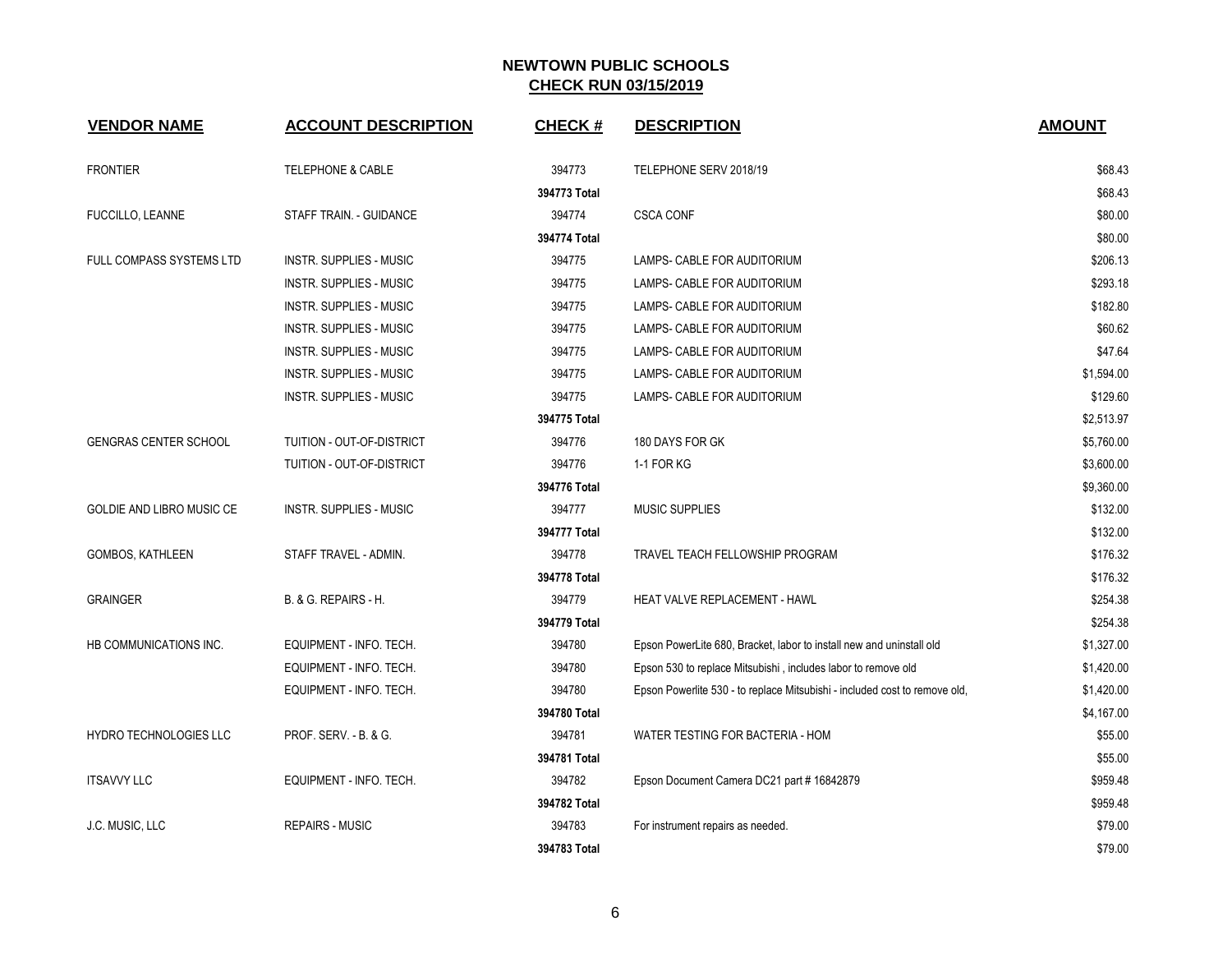| <b>VENDOR NAME</b>        | <b>ACCOUNT DESCRIPTION</b>          | <b>CHECK#</b> | <b>DESCRIPTION</b>                             | <b>AMOUNT</b> |
|---------------------------|-------------------------------------|---------------|------------------------------------------------|---------------|
| JOHNSON JULIANN RN        | MEMBERSHIPS - ELEM.                 | 394784        | <b>CT RN RENEWAL</b>                           | \$110.00      |
|                           |                                     | 394784 Total  |                                                | \$110.00      |
| LEAHY'S FUELS INC.        | PROPANE & NATURAL GAS - H.S.        | 394785        | PROPANE 501.5 UNITS H/S                        | \$847.54      |
|                           |                                     | 394785 Total  |                                                | \$847.54      |
| LOVELETT, THOMAS          | INSTR. SUPPLIES - PROJECT ADVENTURE | 394786        | <b>SCI BOWL SNACKS</b>                         | \$32.73       |
|                           |                                     | 394786 Total  |                                                | \$32.73       |
| MAHARD'S PIANO SERVICE, L | <b>REPAIRS - MUSIC</b>              | 394787        | PLS Pads                                       | \$8.00        |
|                           | <b>REPAIRS - MUSIC</b>              | 394787        | Piano Tuning                                   | \$135.00      |
|                           | <b>REPAIRS - MUSIC</b>              | 394787        | Additive - no shipping                         | \$24.00       |
|                           |                                     | 394787 Total  |                                                | \$167.00      |
| <b>MAILFINANCE</b>        | EQUIP RENTAL - ADMIN.               | 394788        | LEASE AGREEMENT 2018/19 H/S                    | \$783.00      |
|                           | EQUIP RENTAL - BUS. SERV.           | 394788        | LEASE AGREEMENT 2018/19 C/O                    | \$783.00      |
|                           | EQUIP RENTAL - BUS. SERV.           | 394788        | LEASE AGREEMENT 2018/19 C/O                    | \$591.00      |
|                           |                                     | 394788 Total  |                                                | \$2,157.00    |
| MASON W.B. INC.           | OFF. SUPPLIES - BUS. SERV.          | 394789        | <b>SUPPLIES 2018/19</b>                        | \$130.92      |
|                           | OFF. SUPPLIES - BUS. SERV.          | 394789        | COFFEE 20081/19                                | \$61.45       |
|                           | OFF. SUPPLIES - BUS. SERV.          | 394789        | WATER 2018/19                                  | \$19.77       |
|                           | <b>INSTR. SUPPLIES - MATH</b>       | 394789        | Boxes of eraser caps (144 count). No shipping. | \$46.06       |
|                           | INSTR. SUPPLIES - CLASSROOM         | 394789        | Flagship copy paper WBM21200                   | \$2,487.00    |
|                           | INSTR. SUPPLIES - CLASSROOM         | 394789        | Paper mate blue stick pen                      | \$104.25      |
|                           | INSTR. SUPPLIES - CLASSROOM         | 394789        | Bic round stick pen black                      | \$55.50       |
|                           | INSTR. SUPPLIES - CLASSROOM         | 394789        | Avery permanent glue sticks                    | \$83.25       |
|                           | INSTR. SUPPLIES - CLASSROOM         | 394789        | Expo dry erase whiteboard cleaner /gal         | \$93.48       |
|                           | INSTR. SUPPLIES - CLASSROOM         | 394789        | Expo dry erase whiteboard cleaner/b            | \$34.08       |
|                           | <b>B&amp;G SUPPLIES - CUSTODIAL</b> | 394789        | ICE MELT, TRASH LINERS - CUST SUPPLIES         | \$2,306.07    |
|                           | <b>B&amp;G SUPPLIES - ADMIN.</b>    | 394789        | PRINTER CARTRIDGE REPLACE - HEAD CUSTODIAN NHS | \$75.99       |
|                           | OTHER SUPPLIES - STAFF DEVELOP.     | 394789        | <b>Bottled Water</b>                           | \$32.34       |
|                           | OTHER SUPPLIES - STAFF DEVELOP.     | 394789        | <b>Bottle Deposit</b>                          | \$7.20        |
|                           |                                     | 394789 Total  |                                                | \$5,537.36    |
| <b>MCKESSON</b>           | <b>B&amp;G SUPPLIES - CUSTODIAL</b> | 394790        | NON LATEX GLOVES - CUST SUPPLIES               | \$125.78      |
|                           |                                     | 394790 Total  |                                                | \$125.78      |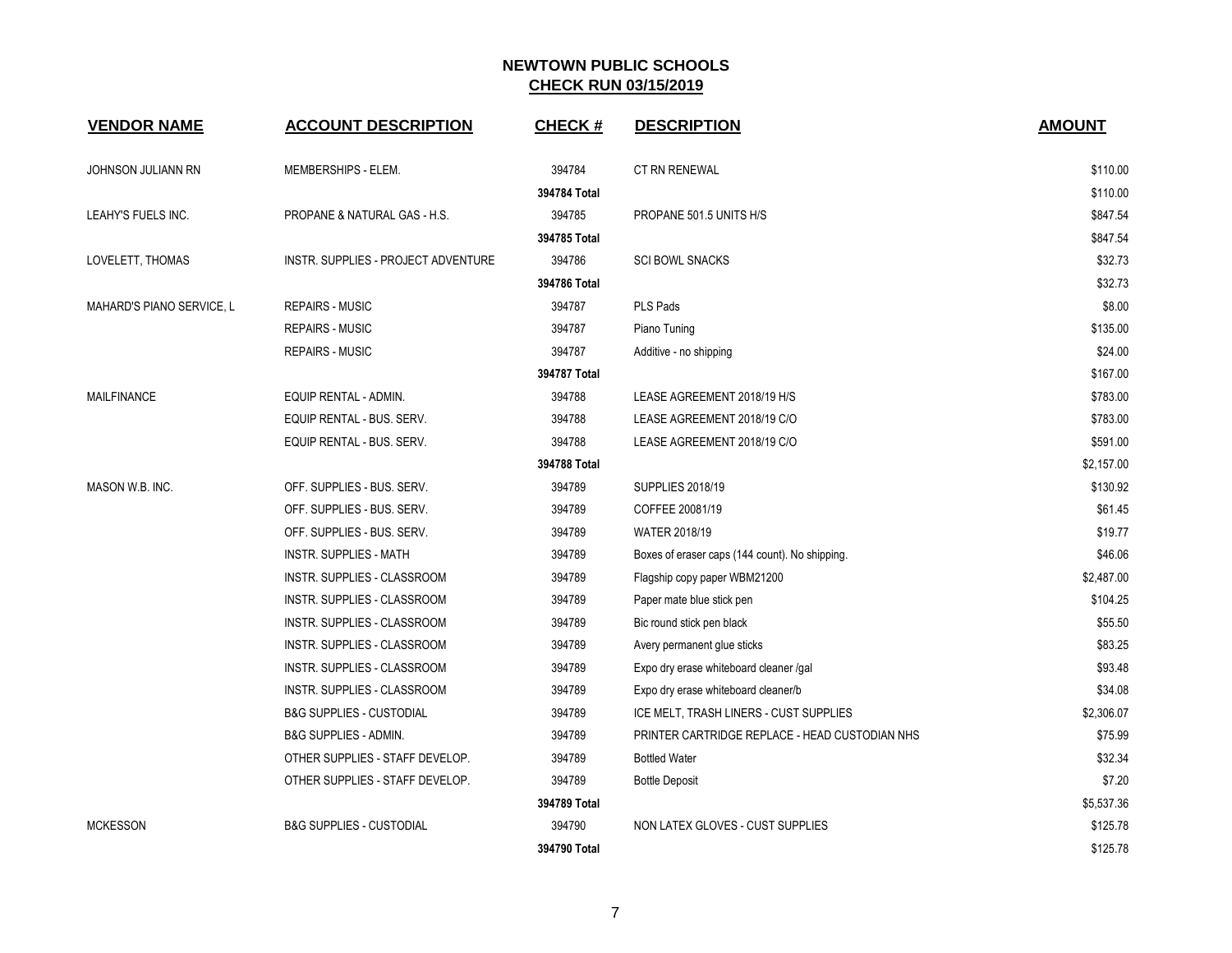| <b>VENDOR NAME</b>   | <b>ACCOUNT DESCRIPTION</b>        | <b>CHECK#</b> | <b>DESCRIPTION</b>          | <b>AMOUNT</b> |
|----------------------|-----------------------------------|---------------|-----------------------------|---------------|
| MELIORA ACADEMY INC. | TUITION - OUT-OF-DISTRICT         | 394791        | TUITION - OUT-OF-DISTRICT   | \$14,191.00   |
|                      |                                   | 394791 Total  |                             | \$14,191.00   |
| <b>MEMOLI, MATT</b>  | INSTR. SUPPLIES - SPORTS          | 394792        | <b>SPORTS SUPPLIES</b>      | \$529.67      |
| <b>MEMOLI, MATT</b>  | STAFF TRAVEL - CLASSROOM          | 394792        | TRAVEL JAN - MAR 2019       | \$300.85      |
|                      |                                   | 394792 Total  |                             | \$830.52      |
| MEYER WILLIAM B.INC. | OFF. SUPPLIES - PUPIL SERV.       | 394793        | <b>RECORDS STORAGE</b>      | \$65.63       |
|                      |                                   | 394793 Total  |                             | \$65.63       |
| MICHLOVITZ, DOUGLAS  | MEMBERSHIPS - ADMIN.              | 394794        | <b>SMORE MEMBERSHIP</b>     | \$79.00       |
|                      | INSTR. SUPPLIES - P.E.            | 394794        | PE SUPPLIES US GAMES        | \$86.99       |
|                      |                                   | 394794 Total  |                             | \$165.99      |
| MILES, JOANN         | <b>COBRA CONTRIBUTIONS</b>        | 394795        | COBRA DENTAL PREMIUM REFUND | \$213.96      |
|                      |                                   | 394795 Total  |                             | \$213.96      |
| <b>MITCHELL</b>      | FUEL FOR VEHICLES - TRANS.        | 394796        | PROPANE 1505.2 UNITS        | \$1,941.71    |
|                      | FUEL FOR VEHICLES - TRANS.        | 394796        | PROPANE 613.5 UNITS         | \$791.42      |
|                      | FUEL FOR VEHICLES - TRANS.        | 394796        | PROPANE 375.2 UNITS         | \$484.01      |
|                      | FUEL FOR VEHICLES - TRANS.        | 394796        | PROPANE 600.0 UNITS         | \$774.00      |
|                      | FUEL FOR VEHICLES - TRANS.        | 394796        | PROPANE 698.7 UNITS         | \$901.32      |
|                      | FUEL FOR VEHICLES - TRANS.        | 394796        | PROPANE 800.0 UNITS         | \$1,032.00    |
|                      | FUEL FOR VEHICLES - TRANS.        | 394796        | PROPANE 651.0 UNITS         | \$839.79      |
|                      | FUEL FOR VEHICLES - TRANS.        | 394796        | PROPANE 1100.0 UNITS        | \$1,419.00    |
|                      | FUEL FOR VEHICLES - TRANS.        | 394796        | PROPANE 481.0 UNITS         | \$620.49      |
|                      | FUEL FOR VEHICLES - TRANS.        | 394796        | PROPANE 600.0 UNITS         | \$774.00      |
|                      | <b>FUEL FOR VEHICLES - TRANS.</b> | 394796        | PROPANE 1400.0 UNITS        | \$1,806.00    |
|                      | FUEL FOR VEHICLES - TRANS.        | 394796        | PROPANE 600.0 UNITS         | \$774.00      |
|                      | FUEL FOR VEHICLES - TRANS.        | 394796        | PROPANE 839.4 UNITS         | \$1,082.83    |
|                      | FUEL FOR VEHICLES - TRANS.        | 394796        | PROPANE 1480.8 UNITS        | \$1,910.23    |
|                      | FUEL FOR VEHICLES - TRANS.        | 394796        | PROPANE 600.1 UNITS         | \$774.13      |
|                      | FUEL FOR VEHICLES - TRANS.        | 394796        | PROPANE 133.0 UNITS         | \$171.57      |
|                      | FUEL FOR VEHICLES - TRANS.        | 394796        | PROPANE 467.0 UNITS         | \$602.43      |
|                      | FUEL FOR VEHICLES - TRANS.        | 394796        | PROPANE 1580.0 UNITS        | \$2,038.20    |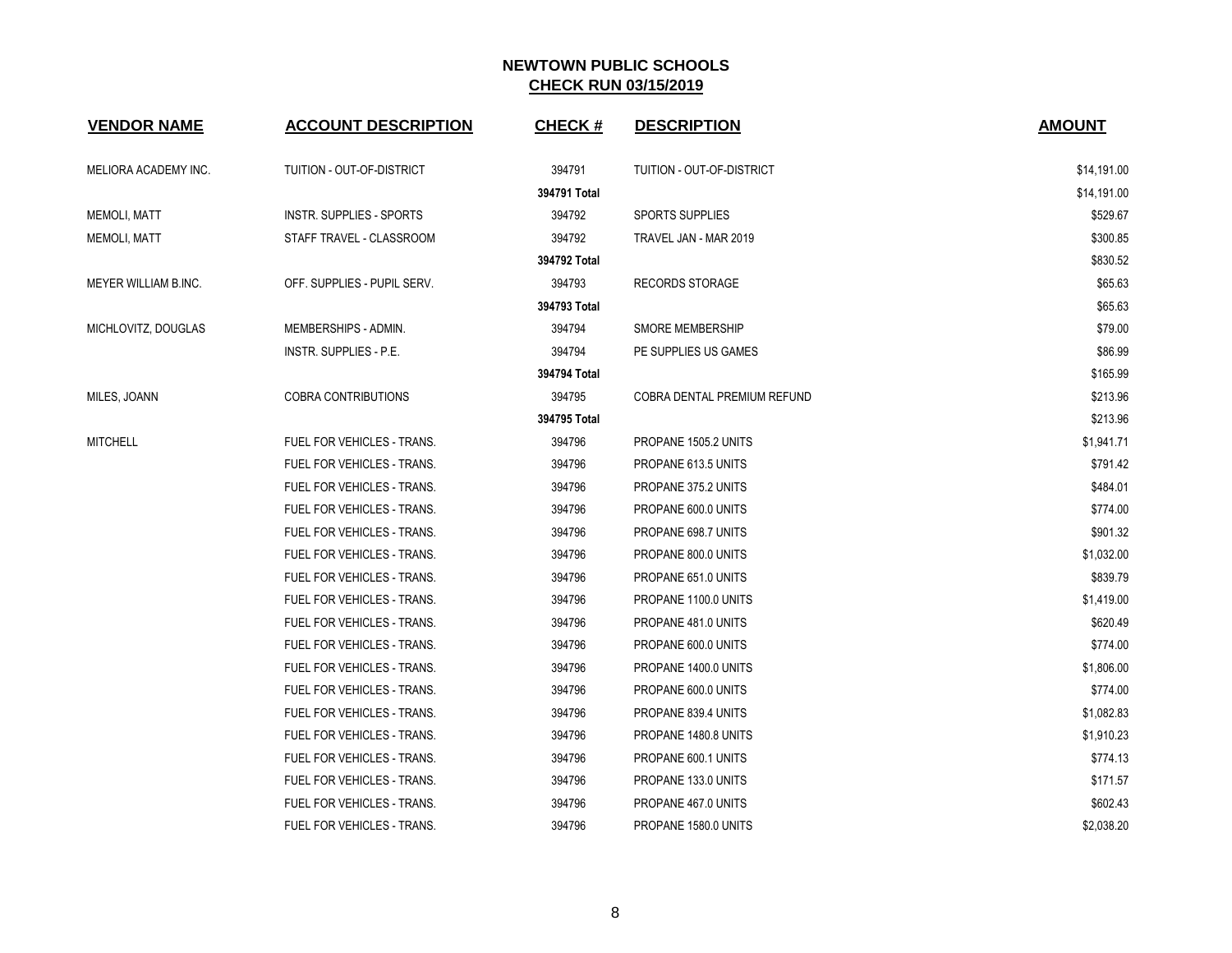| <b>VENDOR NAME</b>       | <b>ACCOUNT DESCRIPTION</b>          | <b>CHECK#</b> | <b>DESCRIPTION</b>                               | <b>AMOUNT</b> |
|--------------------------|-------------------------------------|---------------|--------------------------------------------------|---------------|
| <b>MITCHELL</b>          | FUEL FOR VEHICLES - TRANS.          | 394796        | PROPANE 1400.0 UNITS                             | \$1,946.00    |
|                          | FUEL FOR VEHICLES - TRANS.          | 394796        | PROPANE 600.0 UNITS                              | \$834.00      |
|                          |                                     | 394796 Total  |                                                  | \$21,517.13   |
| <b>MODERN PLASTICS</b>   | <b>INSTR. SUPPLIES - ART</b>        | 394797        | <b>ACRYLIC</b>                                   | \$613.26      |
|                          | <b>INSTR. SUPPLIES - ART</b>        | 394797        | <b>SHIPPING</b>                                  | \$78.40       |
|                          |                                     | 394797 Total  |                                                  | \$691.66      |
| MORSE & CO, E.A.         | <b>B&amp;G SUPPLIES - CUSTODIAL</b> | 394798        | NABC, DEGREASER, CLEAN BY PEROXY - CUST SUPPLIES | \$4,106.08    |
|                          |                                     | 394798 Total  |                                                  | \$4,106.08    |
| MULVANEY MECHANICAL INC. | <b>EMERGENCY REPAIRS - RIS.</b>     | 394799        | REPLACE CRACKED BOILER SECTION - RIS             | \$3,943.00    |
|                          | <b>EMERGENCY REPAIRS - RIS.</b>     | 394799        | OIL LEAK - RIS                                   | \$644.70      |
|                          | <b>EMERGENCY REPAIRS - RIS.</b>     | 394799        | OIL LEAK - RIS                                   | \$1,031.75    |
|                          |                                     | 394799 Total  |                                                  | \$5,619.45    |
| MURPHY, DEIRDRE          | MEMBERSHIPS - ELEM.                 | 394800        | NURSE LICENSE RENEWAL                            | \$110.00      |
|                          |                                     | 394800 Total  |                                                  | \$110.00      |
| NEWTOWN BOARD OF EDU     | MEDICAL INS. PREMIUMS               | 394801        | <b>LONG TERM DISABILITY</b>                      | \$2,466.28    |
|                          | <b>ADMINISTRATION FEES</b>          | 394801        | RETIREE ADM FEE                                  | \$155.00      |
|                          | LIFE INSURANCE                      | 394801        | <b>AD&amp;D PREMIUM</b>                          | \$1,189.74    |
|                          | LIFE INSURANCE                      | 394801        | LIFE PREMIUM                                     | \$5,948.69    |
|                          |                                     | 394801 Total  |                                                  | \$9,759.71    |
| <b>NEWTOWN EXXON</b>     | <b>REPAIRS - TRANS.</b>             | 394802        | REPAIR R7R WIPER BLADES                          | \$37.90       |
|                          | <b>REPAIRS - TRANS.</b>             | 394802        | REPAIR LUBE OIL & FILTER                         | \$81.95       |
|                          | REPAIRS - TRANS.                    | 394802        | REPAIR LUBE OIL & FILTER                         | \$81.95       |
|                          |                                     | 394802 Total  |                                                  | \$201.80      |
| NICHOLSON, DARRYL        | <b>INSTR. SUPPLIES - SCIENCE</b>    | 394803        | <b>SCI SUPPLIES FOR PROJECT</b>                  | \$53.41       |
|                          |                                     | 394803 Total  |                                                  | \$53.41       |
| O'CALLAGHAN, MARGARET    | INSTR. SUPPLIES - SPORTS            | 394804        | UNIFIED SPORTS                                   | \$299.83      |
|                          |                                     | 394804 Total  |                                                  | \$299.83      |
| PEPPER J.W. & SON IN     | <b>INSTR. SUPPLIES - MUSIC</b>      | 394805        | A Million Dreams Accompaniment - 10932998F       | \$26.99       |
|                          | INSTR. SUPPLIES - MUSIC             | 394805        | A Million Dreams - 10873446                      | \$78.75       |
|                          | <b>INSTR. SUPPLIES - MUSIC</b>      | 394805        | Wake Me up - 10425613                            | \$75.25       |
|                          | <b>INSTR. SUPPLIES - MUSIC</b>      | 394805        | Dancing Queen - 10288763                         | \$73.50       |
|                          | <b>INSTR. SUPPLIES - MUSIC</b>      | 394805        | Dancing Queen CD - 10288764                      | \$29.99       |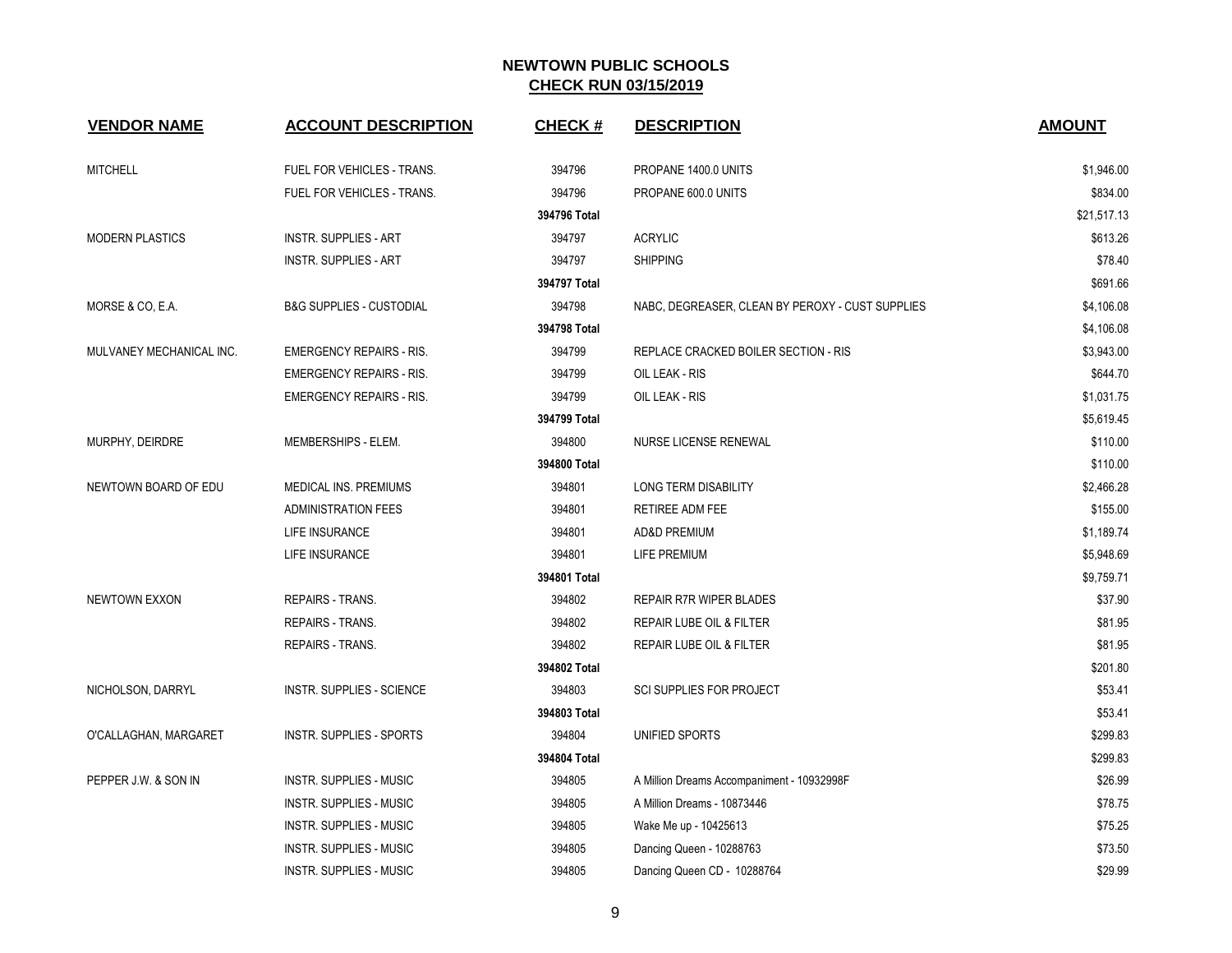| <b>VENDOR NAME</b>        | <b>ACCOUNT DESCRIPTION</b>         | <b>CHECK#</b> | <b>DESCRIPTION</b>                               | <b>AMOUNT</b> |
|---------------------------|------------------------------------|---------------|--------------------------------------------------|---------------|
| PEPPER J.W. & SON IN      | <b>INSTR. SUPPLIES - MUSIC</b>     | 394805        | Bye Bye Blackbird - 1860741                      | \$3.70        |
|                           | INSTR. SUPPLIES - MUSIC            | 394805        | Shipping and handling                            | \$19.99       |
|                           | INSTR. SUPPLIES - MUSIC            | 394805        | Music pieces for chorus classes                  | \$135.25      |
|                           | INSTR. SUPPLIES - MUSIC            | 394805        | Shipping                                         | \$14.99       |
|                           |                                    | 394805 Total  |                                                  | \$458.41      |
| PERKINS SCHOOL FOR THE BL | TUITION - OUT-OF-DISTRICT          | 394806        | TUITION - OUT-OF-DISTRICT                        | \$17,681.85   |
|                           |                                    | 394806 Total  |                                                  | \$17,681.85   |
| PETTY CASH - HAW          | STAFF TRAIN. - ADMIN.              | 394807        | PETTY CASH                                       | \$25.07       |
|                           | STAFF TRAIN. - CLASSROOM           | 394807        | PETTY CASH                                       | \$35.00       |
|                           | INSTR. SUPPLIES - CLASSROOM        | 394807        | PETTY CASH                                       | \$28.98       |
|                           |                                    | 394807 Total  |                                                  | \$89.05       |
| <b>PHONAK</b>             | EQUIPMENT - SP/HEAR.               | 394808        | SEE ATTACHED QUOTE FOR NEWTOWN, CT STUDENT CG    | \$19.40       |
|                           | EQUIPMENT - SP/HEAR.               | 394808        | SEE ATTACHED QUOTE FOR NEWTOWN, CT STUDENT CG    | \$954.49      |
|                           |                                    | 394808 Total  |                                                  | \$973.89      |
| POSTMASTER - NEWTOWN      | POSTAGE - ADMIN.                   | 394809        | To purchase postage stamps                       | \$275.00      |
|                           |                                    | 394809 Total  |                                                  | \$275.00      |
| POWELL, KAREN             | MEMBERSHIPS - H.S.                 | 394810        | NURSE LICENSE RENEWAL                            | \$110.00      |
|                           |                                    | 394810 Total  |                                                  | \$110.00      |
| RAQUEL, SONIA L           | STAFF TRAVEL - PUPIL SERV.         | 394811        | TRAVEL DEC 2018                                  | \$90.36       |
|                           | STAFF TRAVEL - PUPIL SERV.         | 394811        | TRAVEL JAN 2019                                  | \$149.41      |
|                           | STAFF TRAVEL - PUPIL SERV.         | 394811        | TRAVEL FEB 2019                                  | \$62.12       |
|                           |                                    | 394811 Total  |                                                  | \$301.89      |
| RED THREAD SPACES LLC     | B. & G. IMPROVE - RIS.             | 394812        | CARPET TILE INSTALL LL GRN HALLWAY               | \$15,225.00   |
|                           |                                    | 394812 Total  |                                                  | \$15,225.00   |
| ROSE, TIKRA               | STAFF TRAIN. - ADMIN.              | 394813        | LRE/ INCLUSIVE PRACTICES DISAB                   | \$44.31       |
|                           |                                    | 394813 Total  |                                                  | \$44.31       |
| ROTAS, CARISSA            | MEMBERSHIPS - ELEM.                | 394814        | NURSE LICENSE RENEWAL                            | \$110.00      |
|                           |                                    | 394814 Total  |                                                  | \$110.00      |
| <b>SECURE ECO SHRED</b>   | <b>INSTR. SUPPLIES - CLASSROOM</b> | 394815        | monthly shredding contract July 2018 - June 2019 | \$35.00       |
|                           |                                    | 394815 Total  |                                                  | \$35.00       |
| SILKTOWN ROOFING INC.     | <b>EMERGENCY REPAIRS - M.S.</b>    | 394816        | ROOF REPAIRS - NMS                               | \$927.42      |
|                           |                                    | 394816 Total  |                                                  | \$927.42      |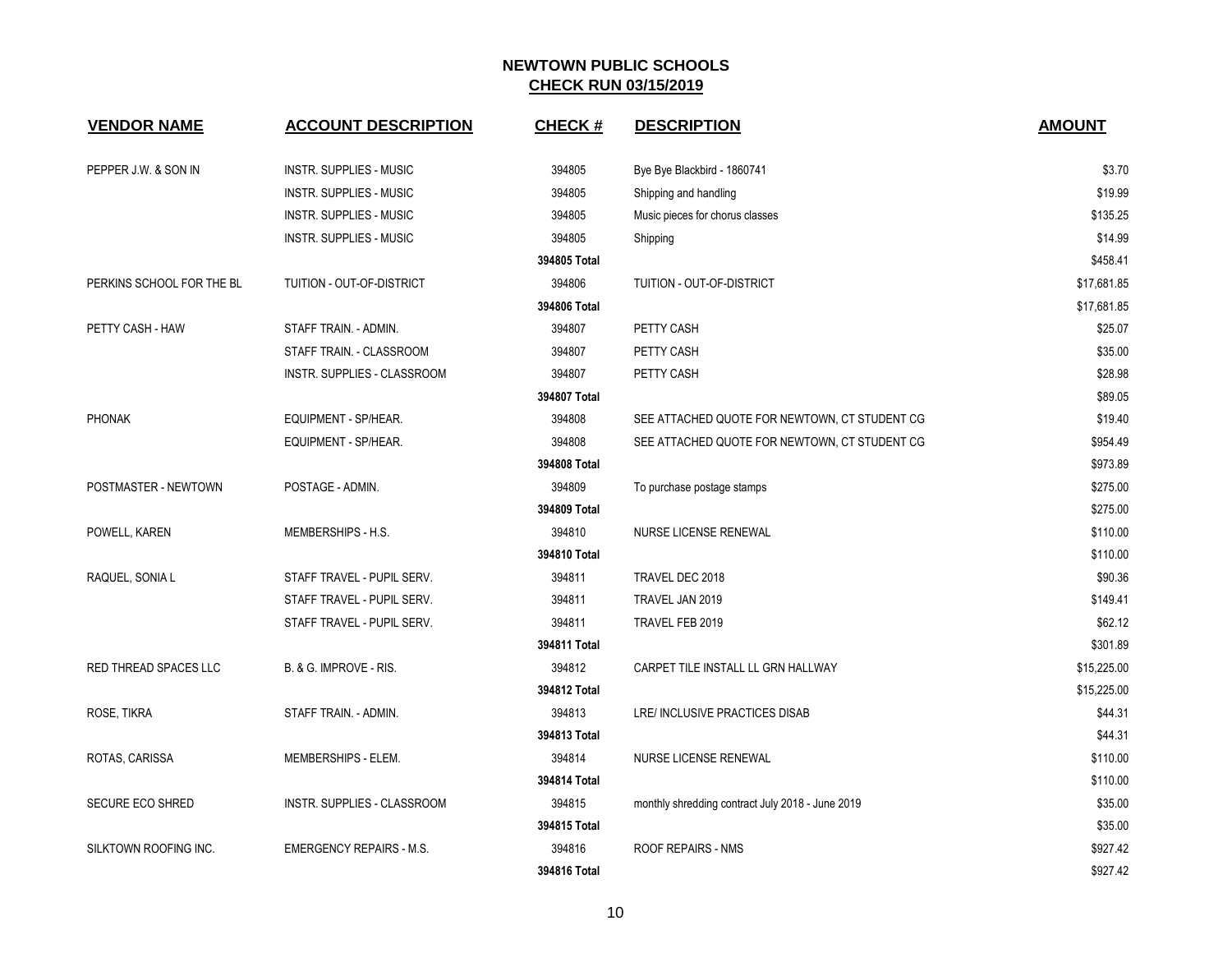| <b>VENDOR NAME</b>              | <b>ACCOUNT DESCRIPTION</b>      | <b>CHECK#</b> | <b>DESCRIPTION</b>                              | <b>AMOUNT</b> |
|---------------------------------|---------------------------------|---------------|-------------------------------------------------|---------------|
| SILVER'S SOLAR SOLUTIONS        | B. & G. REPAIRS - M.G.          | 394817        | SECURITY FILM ENTRANCEWAY - MG                  | \$300.00      |
|                                 |                                 | 394817 Total  |                                                 | \$300.00      |
| SOLTERRA ACADEMY                | TUITION - OUT-OF-DISTRICT       | 394818        | TUITION - OUT-OF-DISTRICT                       | \$6,035.00    |
|                                 | TUITION - OUT-OF-DISTRICT       | 394818        | TUITION - OUT-OF-DISTRICT                       | \$2,828.80    |
|                                 | TUITION - OUT-OF-DISTRICT       | 394818        | TUITION - OUT-OF-DISTRICT                       | \$6,035.00    |
|                                 | TUITION - OUT-OF-DISTRICT       | 394818        | TUITION - OUT-OF-DISTRICT                       | \$2,828.80    |
|                                 |                                 | 394818 Total  |                                                 | \$17,727.60   |
| SOUTHBURY PRINTING C            | CONTRACTED SERV. - CLASSRM      | 394819        | Moving Up certificates for 2019. Free shipping  | \$536.61      |
|                                 |                                 | 394819 Total  |                                                 | \$536.61      |
| STAMP FULFILLMENT SV            | POSTAGE - ADMIN.                | 394820        | Item 291525. Personalized Stampled Envelope     | \$322.30      |
|                                 | POSTAGE - ADMIN.                | 394820        | Item 291526, Personalized, box of 50            | \$38.75       |
|                                 | POSTAGE - ADMIN.                | 394820        | Shipping                                        | \$15.40       |
|                                 |                                 | 394820 Total  |                                                 | \$376.45      |
| SWEETWATER SOUND INC.           | <b>INSTR. SUPPLIES - MUSIC</b>  | 394821        | SHURE SLX WLS RCV G                             | \$369.00      |
|                                 |                                 | 394821 Total  |                                                 | \$369.00      |
| TAWEH, JOCELYNE                 | MEMBERSHIPS - M.S.              | 394822        | NURSE LICENSE RENWAL                            | \$110.00      |
|                                 |                                 | 394822 Total  |                                                 | \$110.00      |
| <b>TESTA REFRIGERATION, LLC</b> | REPAIRS - CAFETERIA             | 394823        | REPAIR WELKIN COOLER                            | \$390.00      |
|                                 | REPAIRS - CAFETERIA             | 394823        | REPAIR DELFIED DROP IN UNIT                     | \$355.00      |
|                                 | <b>REPAIRS - CAFETERIA</b>      | 394823        | <b>REPAIR CRESCOR UNIT &amp; GRAB</b>           | \$375.00      |
|                                 |                                 | 394823 Total  |                                                 | \$1,120.00    |
| THYSSENKRUPP ELEVATOR COR       | <b>B&amp;G CONTRACTED SERV.</b> | 394824        | ELEVATOR SVC CONTRACT SH/NHS - (7/2/18-6/30/19) | (\$620.46)    |
|                                 | <b>B&amp;G CONTRACTED SERV.</b> | 394824        | ELEVATOR SVC CONTRACT SH/NHS - (7/2             | \$2,850.00    |
|                                 |                                 | 394824 Total  |                                                 | \$2,229.54    |
| <b>TOLSON. JEFFERSON</b>        | <b>COBRA CONTRIBUTIONS</b>      | 394825        | COBRA DENTAL PREMIUM REFUND                     | \$213.96      |
|                                 |                                 | 394825 Total  |                                                 | \$213.96      |
| TOM'S SERVICE LLC               | REPAIRS - CAFETERIA             | 394826        | <b>REPAIR PIPER STEAM TABLE</b>                 | \$861.00      |
|                                 | REPAIRS - CAFETERIA             | 394826        | <b>REPAIR COMBI OVEN</b>                        | \$193.00      |
|                                 | <b>REPAIRS - CAFETERIA</b>      | 394826        | <b>REPAIR STEAM TABLE</b>                       | \$224.00      |
|                                 |                                 | 394826 Total  |                                                 | \$1,278.00    |